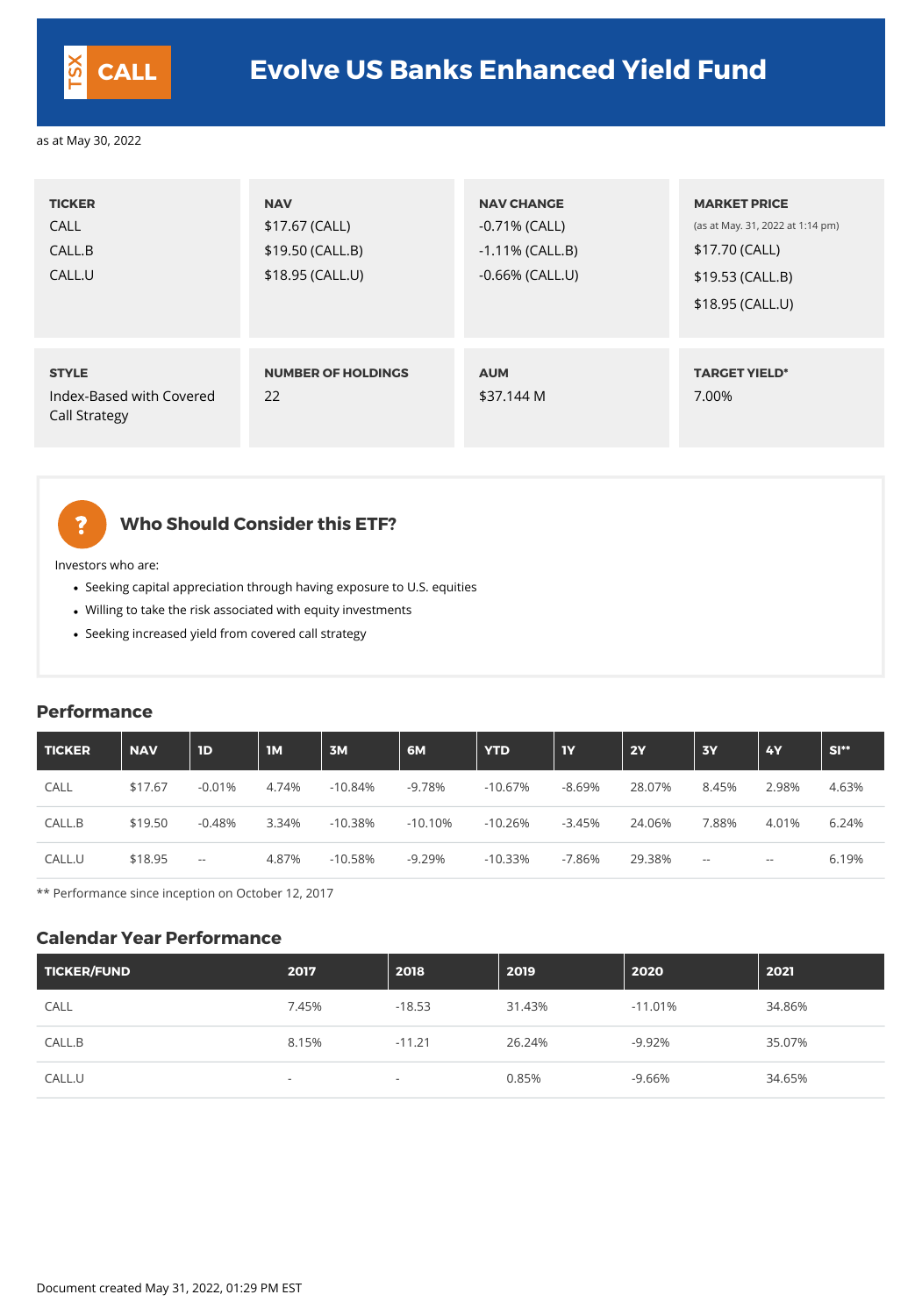### **Historical Prices (\$) - CALL**

As at May 30, 2022



#### **Cumulative Total Return (%) - CALL**

As at May 30, 2022



Document created May 31, 2022, 01:29 PM EST

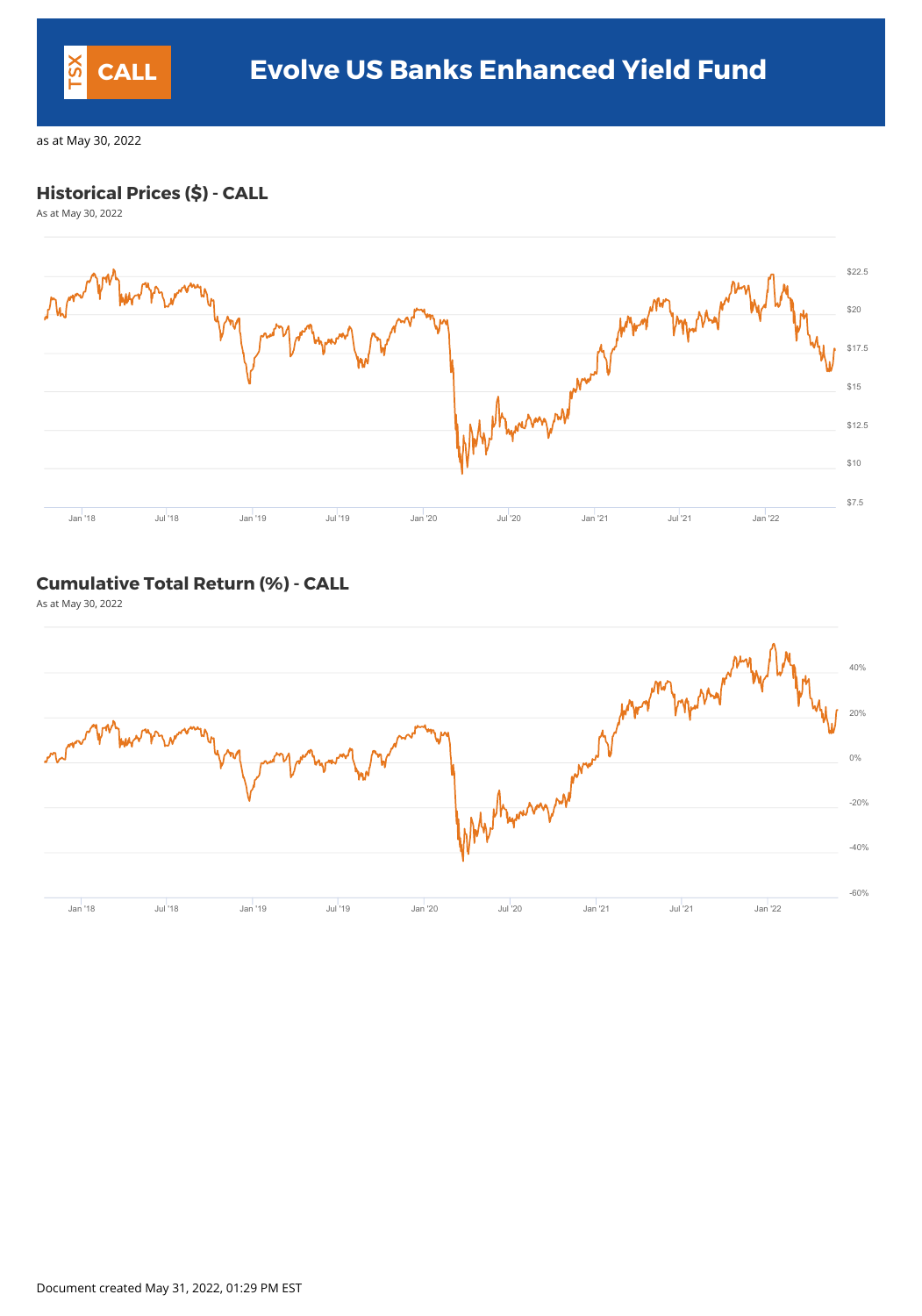#### **Fund Details**

| <b>CUSIP</b><br>30051C108 (CALL)<br>30051C207 (CALL.B)<br>30051C306 (CALL.U)                                | <b>TICKER</b><br><b>CALL</b><br>CALL.B<br>CALL.U                                                                                                                                              | <b>LISTING EXCHANGE</b><br>Toronto Stock Exchange (TSX) |
|-------------------------------------------------------------------------------------------------------------|-----------------------------------------------------------------------------------------------------------------------------------------------------------------------------------------------|---------------------------------------------------------|
| <b>INCEPTION DATE</b><br>October 12, 2017 (CALL)<br>October 12, 2017 (CALL.B)<br>November 27, 2019 (CALL.U) | <b>CURRENCY</b><br>Hedged to CAD (CALL)<br>Hedged to CAD (CALL.B)<br>USD (CALL.U)                                                                                                             | <b>REGISTERED INVESTMENT ELIGIBILITY</b><br>Yes         |
| <b>STYLE</b><br>Index-Based with Covered Call Strategy                                                      | <b>INDEX</b><br>Solactive Equal Weight US Bank Index<br>Canadian Dollar Hedged (CALL)<br>Solactive Equal Weight US Bank Index<br>(CALL.B)<br>Solactive Equal Weight US Bank Index<br>(CALL.U) | <b>INDEX PROVIDER</b><br>Solactive AG                   |
| <b>INDEX RE-BALANCING FREQUENCY</b><br>Semi-Annually                                                        | <b>MANAGEMENT FEE</b><br>0.45% (plus applicable sales taxes)                                                                                                                                  | <b>DISTRIBUTION FREQUENCY</b><br><b>Monthly</b>         |

Document created May 31, 2022, 01:29 PM EST

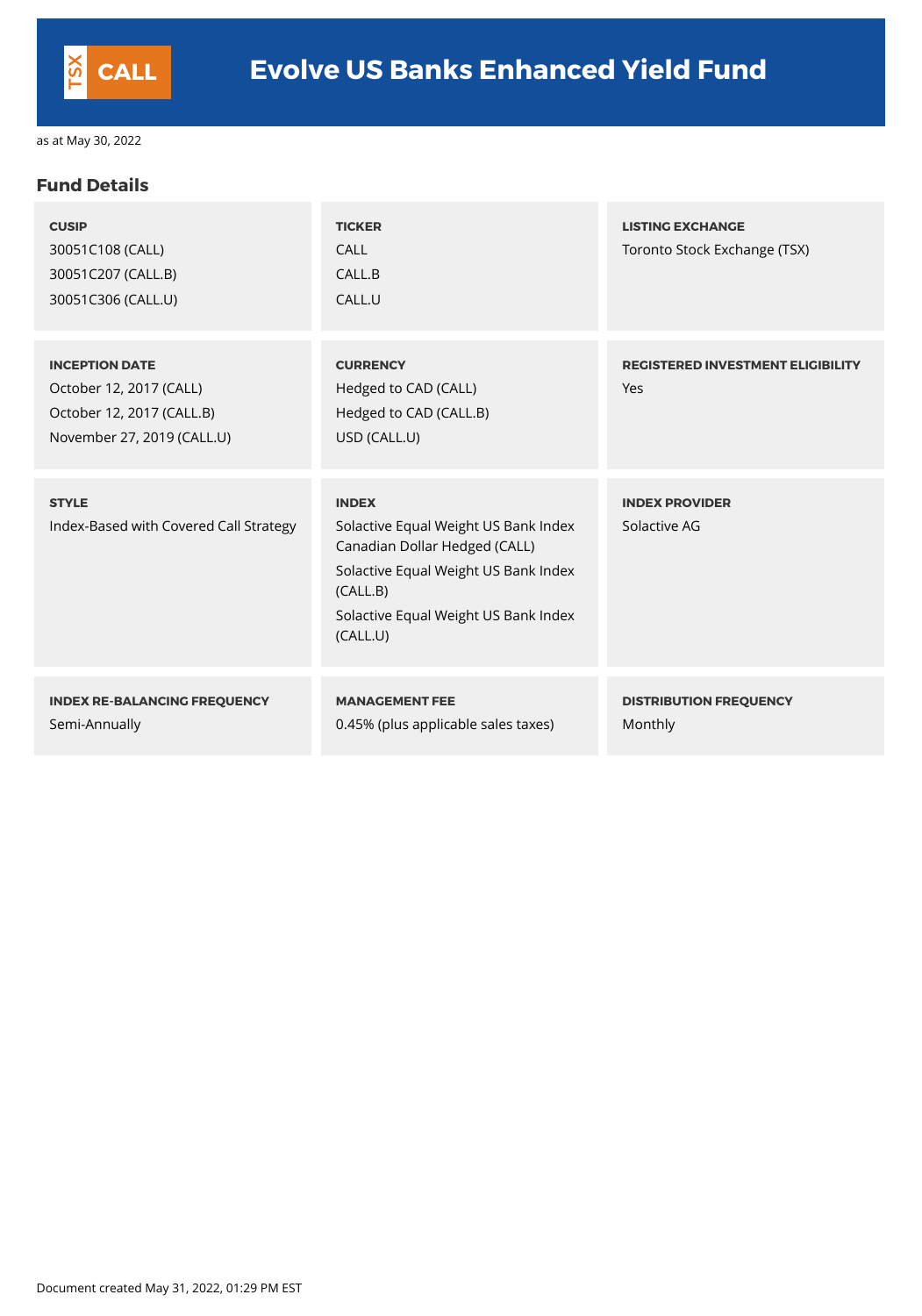### **Top 10 Holdings**

As at May 30, 2022

| <b>NAME</b>                                    | <b>WEIGHT</b> | <b>TICKER</b>        | <b>SECTOR</b> | <b>COUNTRY</b>       |
|------------------------------------------------|---------------|----------------------|---------------|----------------------|
| <b>M&amp;T Bank Corp</b>                       | 5.10%         | MTB US EQUITY        | Financial     | <b>UNITED STATES</b> |
| JPMorgan Chase & Co                            | 4.97%         | <b>JPM US EQUITY</b> | Financial     | <b>UNITED STATES</b> |
| <b>Regions Financial Corp</b>                  | 4.84%         | <b>RF US EQUITY</b>  | Financial     | <b>UNITED STATES</b> |
| Goldman Sachs Group Inc/The                    | 4.82%         | <b>GS US EQUITY</b>  | Financial     | <b>UNITED STATES</b> |
| Citigroup Inc                                  | 4.81%         | C US EQUITY          | Financial     | <b>UNITED STATES</b> |
| First Horizon Corp                             | 4.77%         | FHN US EQUITY        | Financial     | <b>UNITED STATES</b> |
| Western Alliance Bancorp                       | 4.74%         | WAL US EQUITY        | Financial     | <b>UNITED STATES</b> |
| <b>US Bancorp</b>                              | 4.73%         | USB US EQUITY        | Financial     | <b>UNITED STATES</b> |
| First Republic Bank/CA                         | 4.71%         | FRC US EQUITY        | Financial     | <b>UNITED STATES</b> |
| <b>PNC Financial Services Group</b><br>Inc/The | 4.60%         | PNC US EQUITY        | Financial     | <b>UNITED STATES</b> |

#### **Geographic Allocation Sector Allocation**

As at May 30, 2022 **As at May 30, 2022** As at May 30, 2022